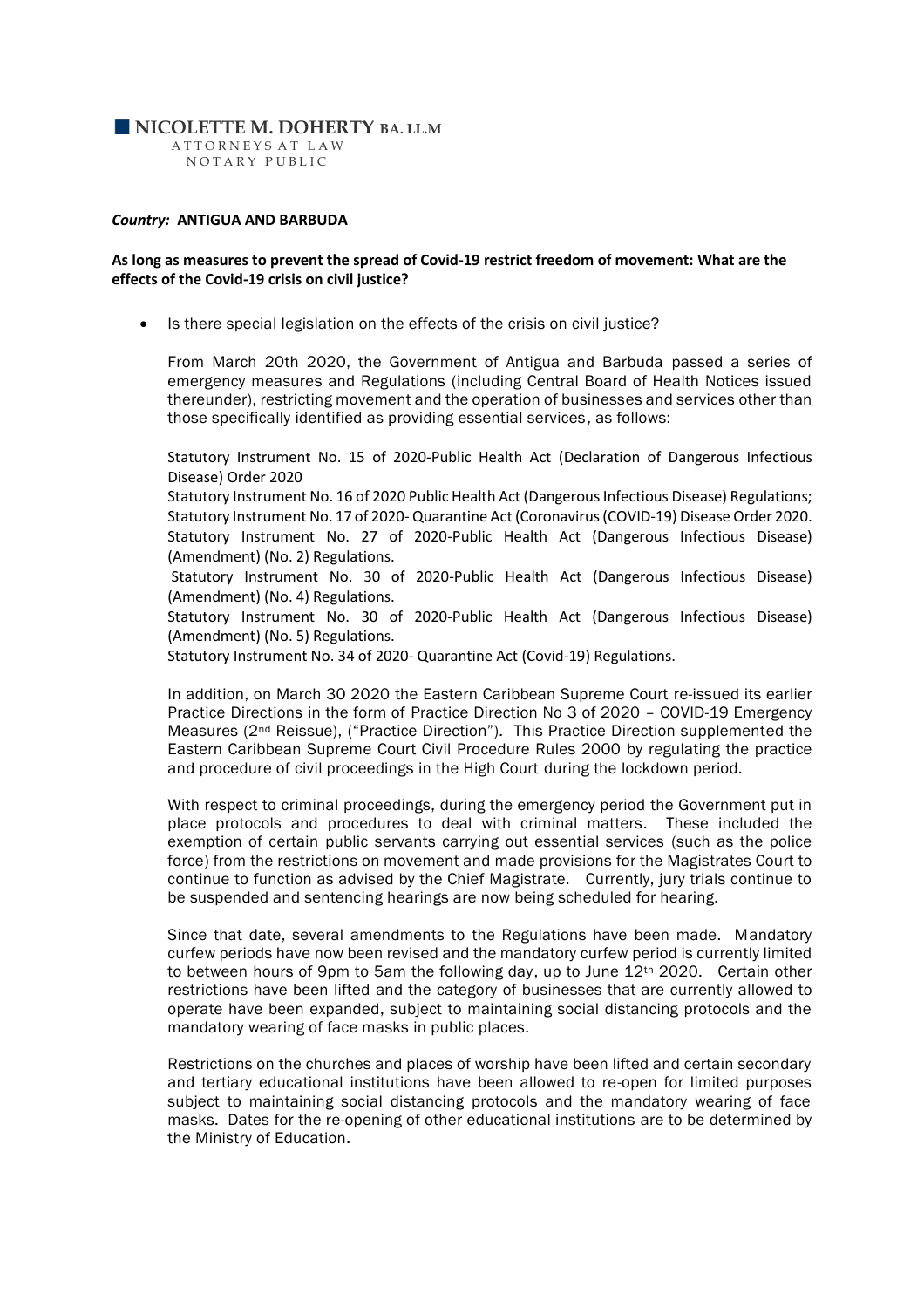Commercial Registries such as the Land Registry and the Companies Registry have reopened for business subject to social distancing protocols.

Borders have been opened to persons arriving in Antigua and Barbuda by ship or aircraft subject to health screenings and quarantine measures carried out under the Quarantine Act (Covid 19) Regulations.

- Does the crisis have an effect on court hearings?
	- o Do court hearings take place during the crisis?

The Eastern Caribbean Supreme Court Practice Direction made provisions for hearings to be conducted remotely while face to face hearings were not possible. Court hearings have re-commenced and generally continue to be conducted remotely for the time being.

o Do court hearings take place in form of video conferences?

Court hearings have been taking place using video or teleconference and measures in place by the Court office for the recording of hearings by such recording equipment as is approved by the Chief Justice.

- Does the crisis have an effect on deadlines (of procedural and substantive law)?
	- o Are deadlines of ongoing proceedings affected?

During the lockdown and closure of the Court Registry, time for the compliance with any rule, practice direction or procedural court order including time for the service of filed documents for matters where service other than service by electronic means is required or available ceased to run. The relevant period for the purposes of computing time for the filing of any documents and time for the compliance with any rule, practice direction or procedural court order pursuant to paragraph 13.1 of Practice Direction No 3 of 2020.

Since January 1<sup>st</sup> 2020 any new proceedings and all related court documents (including affidavits and hearing bundles) filed in the Court are filed electronically using the Court's E-Litigation Portal. Filing in these matters via the E-Litigation Portal will continue unaffected.

With respect to existing proceedings that were filed before January 1<sup>st</sup> 2020 and are not yet on the E-Litigation Portal, emergency measures were put in place by the Practice Direction, for electronic filing by email (including the electronic filing of hearing bundles) in accordance with the procedure set out in the Practice Direction and for the service of documents by email. The filing of hard copies of court documents at the Court Registry and the service of documents by physical delivery has now been reinstated.

o Are deadlines for bringing actions affected (limitation periods)?

The effect on limitation periods /time bars for bringing actions was not addressed by the emergency legislation.

- Does the crisis have an effect on enforcement?
	- o Are enforcement orders issued?

Currently, enforcement orders will continue to be ordered at scheduled hearings.

o Are there any effects on deadlines?

Existing deadlines for enforcement will likely take into account the period of the mandatory lockdown.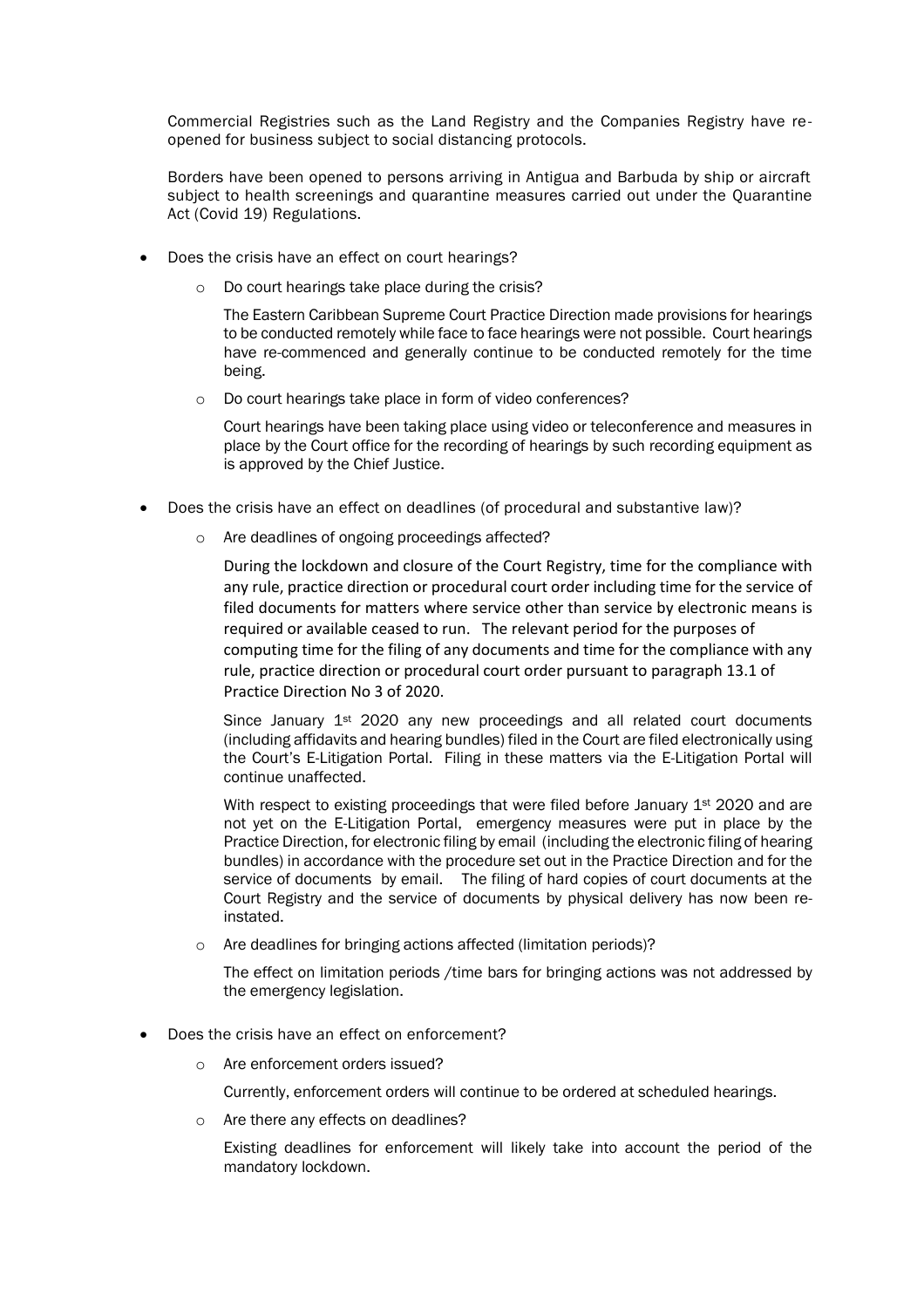o Can enforcement acts be postponed due to the crisis?

It was anticipated that enforcement acts would be postponed beyond the lockdown period given that there was a restriction on movement that would have affected the enforcement process.

- How do courts work during the crisis?
	- o Are courts closed?

During the lockdown the civil courts were closed although electronic filings could take place and urgent applications could be heard remotely. The Courts and the Court Registry have been opened to the public since May 25<sup>th</sup> 2020, subject to social distancing protocols although civil matters continue to be heard by video conference and attorneys are encouraged to conduct business with the Court Registry by telephone and email communication.

o Can courts / judges be contacted?

Contact can be made with the Registrar of the Court by telephone and email communication and since the opening of the Court, in person, if necessary.

Are documents served?

During the restriction on movement, Practice Direction No. 3 of 2020 provided for service on legal counsel by email (copied to the Court). Service on a limited company was effected by sending the document by email to the registered office or registered agent of the company. If service could not be effected electronically, the provisions providing for the suspension of time for service during the lockdown period, will apply. Service of documents by physical delivery has now been reinstated.

• How are particularly urgent matters handled, in particular requests for interim measures such as injunctions and freeze orders?

> Arrangements were made during the lockdown period for filings to be made by email and for urgent applications to be heard remotely. These matters will continue to be dealt with on an urgent basis by teleconference.

• How do lawyers work during the crisis?

Most lawyers were working remotely from home using email or teleconferencing platforms to communicate with clients, counsel and the court. Most lawyers have returned to their offices, although to the extent possible, communications with clients are encouraged to be by email and telephone conferences.

• How do banks work during the crisis?

Banks were operating on the basis of limited hours, using social distancing protocols and customers were encouraged to use online banking services. Banks are now operating on the basis of their regular hours, subject to social distancing protocols, although the use of online banking services continues to be encouraged.

Does the crisis have an effect on insolvency law?

Emergency legislation did not address potential insolvency issues. Given that the economy in this jurisdiction is largely tourism driven, it is predicted that this crisis will continue to have a devastating effect on the survival of most businesses and economic activity.